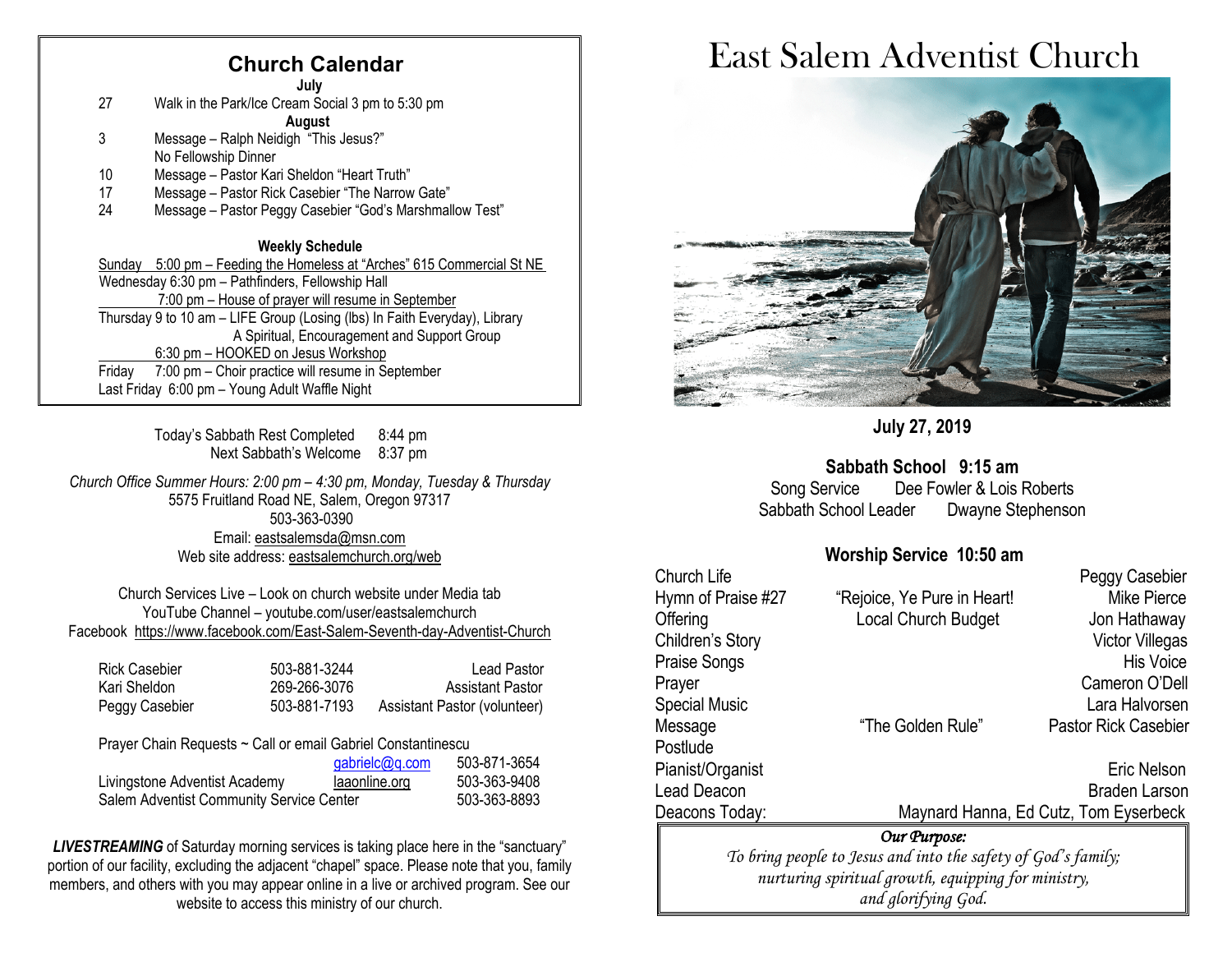| <b>ADULT SABBATH SCHOOL CLASSES</b>                                |  |                                        |  |                         |  |
|--------------------------------------------------------------------|--|----------------------------------------|--|-------------------------|--|
| Begin about 9:45 am following the 9:15 am program in the Sanctuary |  |                                        |  |                         |  |
| Sanctuary                                                          |  | "Quarterly" Bible Study * Livestreamed |  | Jerry Magee             |  |
| Chapel                                                             |  | "Quarterly" Bible Study*               |  | <b>Udene Allen</b>      |  |
| Pastor's Office                                                    |  | Gospel of Luke                         |  | <b>Pastor Rick</b>      |  |
| Front Section Fellowship Hall                                      |  | Family Life Circle                     |  | Duane Chrowl, Dave Cutz |  |
| Room 3, North Hall                                                 |  | Young Adults                           |  | <b>Tylor Watts</b>      |  |
| Pastor Rick's Office                                               |  | 9:00-9:30 Praise and Prayer Time       |  | Pastor Peggy Casebier   |  |
| * The current "Quarterly" topic is "The Least of These"            |  |                                        |  |                         |  |

**PRAYER MINISTRY:** Livingstone Adventist Academy, Robertson family, Nelson family, Gary & Debbie Malone, Corey Bronson, Lynn Chrowl, Don Trout, Bill Fisher Jr & Family, Charles & Jennie Roddy, Kathleen Walter, Reginald Richardson Sr, Evie Dunham, Wayne & Billie Amende, Bill Fisher Sr, Melinda Bliss & family on loss of her grandfather. Pastor Rick and Peggy as he retires September 7, Summer ministries

**WELCOME** We are happy to welcome everyone here today – especially our guests! "Praise the Lord, all nations, extol him, all you peoples; for his love protecting us is strong, the Lord's constancy is everlasting. O praise the Lord." Psalm 177 NEB

## **ANNOUNCEMENTS**

**NO FELLOWSHIP DINNER** next Sabbath, August 3. Consider joining with others for a Sabbath picnic in August.

**REMODELING** of the downstairs Sabbath School rooms continues. Beginners through Primary Sabbath Schools are meeting in the fellowship hall until the project is complete in August. Thank you to everyone who is making this possible!

**CHURCH SECRETARY** We are in need of a church secretary to work part time here in our church office. If you are interested in this ministry opportunity or have any questions, please let Pastor Rick or Pastor Kari know. We solicit everyone's prayers about God providing once again for this important need.

**HOMELESS MINISTRY** We feed about 100 people each week. We rely on direct offerings for our monthly expenses – about \$800. Can you help? Please mark your offering "Homeless Ministry." For more information, or other ways to help, call Kevin Gray at 503-990-3874. We feed the homeless Sunday evenings at 5 pm at the Arches (615 Commercial St. NE) In the month of July, we are looking for additional volunteers to help on Sundays.

**OSHKOSH FUNDRAISER TOMORROW** Pathfinders are having a yard sale here at the church tomorrow 9 am to 4 pm. At the yard sale, Pathfinders will also be having a car wash. They will be selling vegeburgers 11 am to 2 pm.

**THANK YOU** to Sandi Carpenter and everyone who made our Pathfinder Snack Shack fundraiser at Campmeeting a big success again this year!

**LAA** Technology/Furnishings Campaign: **We have reached \$150,000** in generous donations toward our \$300,000 goal. God has truly blessed Livingstone Adventist Academy with champions of Christian education. We have much to praise the Lord for as we consider the Christian training of our children in a donated new school facility, strong Christian leadership, and gifted Christian teachers. We look forward to another successful school year and invite everyone to our **Grand Opening August 22 at 4:30 pm.**

**LIVINGSTONE ADVENTIST ACADEMY** is excited to have 2 full-year International students from Japan joining us for the 2019-20 school year! (HS girls - 15 yrs of age) We need 2 families who would be willing to host these girls. Compensation is available. For more information, note today's bulletin insert and contact the school at 503-363-9408.

**RETIREMENT CELEBRATION** You are invited to a celebration honoring John Perry's 33 years of service in the Army, National Guard, and Reserves. His family is having a party for him at their home in Silverton on August 3. It will be a come and go party from 2 pm to 7 pm. Bulletin board has more information.

**ADVENTIST SINGLE ADULT MINISTRY EVENT** September 6 "This is Us" James & Rise Rafferty, Speakers, Oregon Conference Center, Gladstone, OR. Breakout Session with Gary & Shelly Parks. Food – 2 meals on Sabbath – Register at https://www.facebook.com/singlesoregon/notifications/ Or follow https://www.oregonadventist.org/ministries/relational#other-ministries.

For more information contact Angelica Dull (360) 600-9212 or [angela.whitbeck@gmail.com](mailto:angela.whitbeck@gmail.com)

#### **NEXT WEEK'S OFFERING** ~ Local Church Budget

| <b>LOCAL CHURCH BUDGET SUPPORT AT A GLANCE</b>                                                           |        |           |           |  |
|----------------------------------------------------------------------------------------------------------|--------|-----------|-----------|--|
|                                                                                                          |        | MTD       | YTD       |  |
| FISCAL YEAR 1/1/19 - 12/31/19                                                                            |        | 7/15/2019 | 7/15/2019 |  |
| <b>Offerings Needed</b>                                                                                  |        | 18.625    | 130,375   |  |
| <b>Offerings Received</b>                                                                                |        | 6,440     | 103,771   |  |
| Period Over / (Short)                                                                                    | Totals | (12, 185) | (26, 604) |  |
| Tithe money does not fund the \$18,625 needed each month to operate our local church and its ministries. |        |           |           |  |